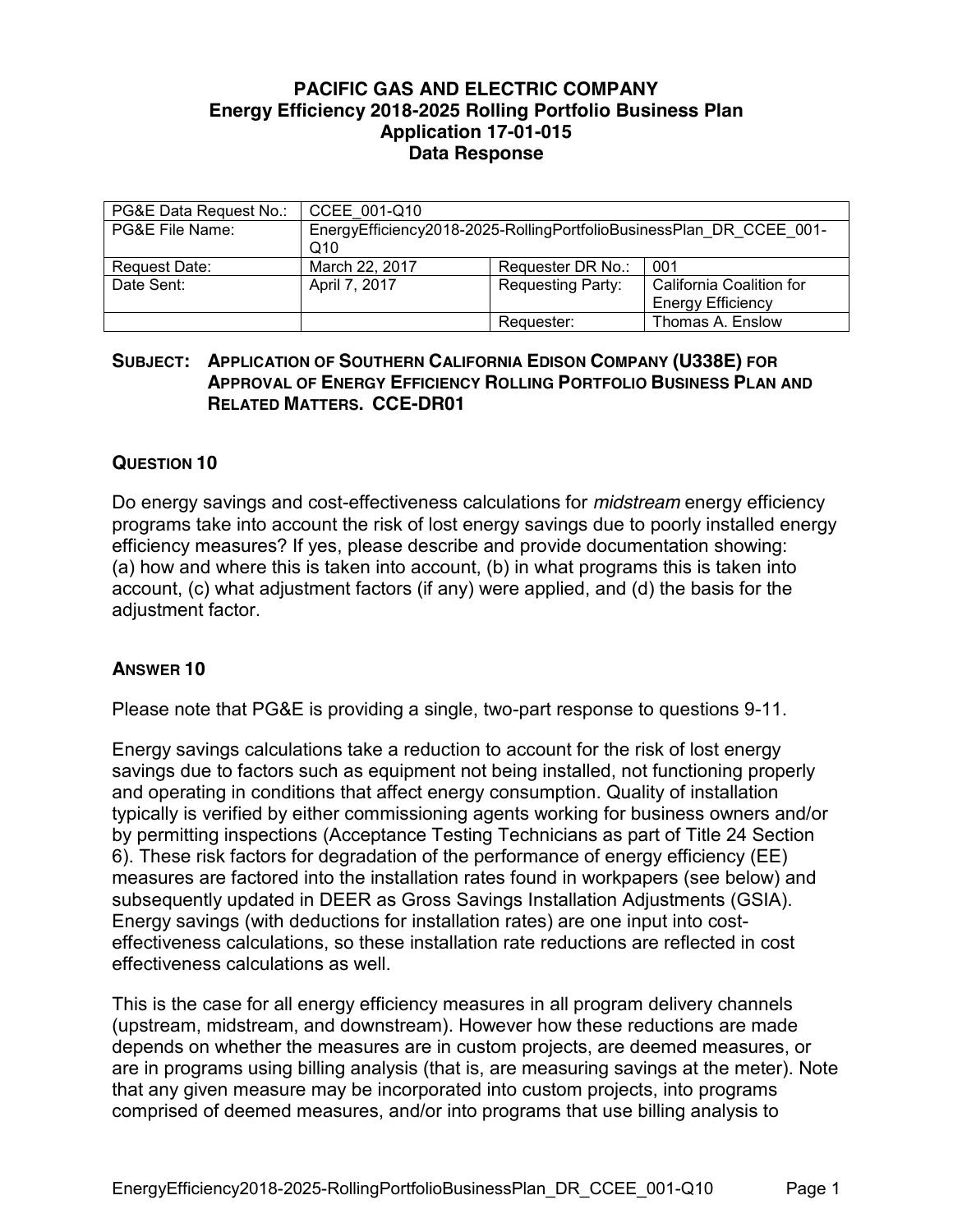calculate energy savings. More details are provided below to elucidate how these deductions in energy savings are calculated.

Additionally PG&E verifies installations of energy efficiency measures in both residential and non-residential facilities to ensure that rebated equipment is installed and functioning. For example, PG&E pulls a sample of deemed projects and conducts inspections to verify that the measure has been installed, that the measure is located at the correct site address, and that the quantity, make, and model number matches PG&E's records. Common reasons for inspection failures include measures not being installed, the incorrect address being provided to the inspector, and partial installation of measures. Customers who frequently fail inspections are required to have mandatory inspections until their pass rate stabilizes. In addition, PG&E conducts mandatory inspections for all projects that satisfy a certain dollar threshold.

Additionally there are specific energy efficiency programs (such as HVAC QA/QC) that seek to improve the quality of installations. Other programs (such as Workforce Education and Training) seek to improve the knowledge and quality of energy efficiency equipment installers generally.

*If yes, please describe and provide documentation showing: (a) how and where this is taken into account, (b) in what programs this is taken into account, (c) what adjustment factors (if any) were applied, and (d) the basis for the adjustment factor.*

**Measures in Custom Projects.** For measures in custom projects, a reduction of 10% is used for ex ante savings estimates (resulting in an ex ante Gross Realization Rate (GRR) of 0.9) to adjust for the variety of factors that tend to reduce energy savings. These factors include issues surrounding changes in operating conditions, baseline determinations, calculation methods, and project type (that is, whether equipment was determined to have been replaced on burnout or an early replacement of functioning equipment). There have been 15 or more impact evaluations of our custom programs since 2000, and independent impact evaluators have not examined poor installation as a factor to evaluate. This can be verified by examining the final impact evaluation reports, which can be found at www.calmac.org. The GRR is subject to further adjustments on an ex post basis as a result of new information from on-site visits to facilities where equipment has been installed (from impact evaluations and metering studies, for example).

**Deemed Measures.** In accordance with the Energy Efficiency Policy Manual (version 5, July 2013), workpapers set the initial values for installation rates for deemed measures, and these values are stored in the Database of Energy Efficiency Resources (DEER). When writing workpapers, IOUs are directed to utilize the latest information available about energy savings and adjustments to reflect all significant risk factors such as poor installation, operating conditions, and similar risks. This includes findings from any research (for example, from metering studies that measure energy use *in situ* to provide verification of actual energy used, and from impact evaluations that verify installation rates).

Installation rates in DEER are updated periodically to reflect the ratio of the number of verified installations of a given measure (as found in impact evaluations) to the number of claimed installations rebated by the utility during a claim period. In certain studies,